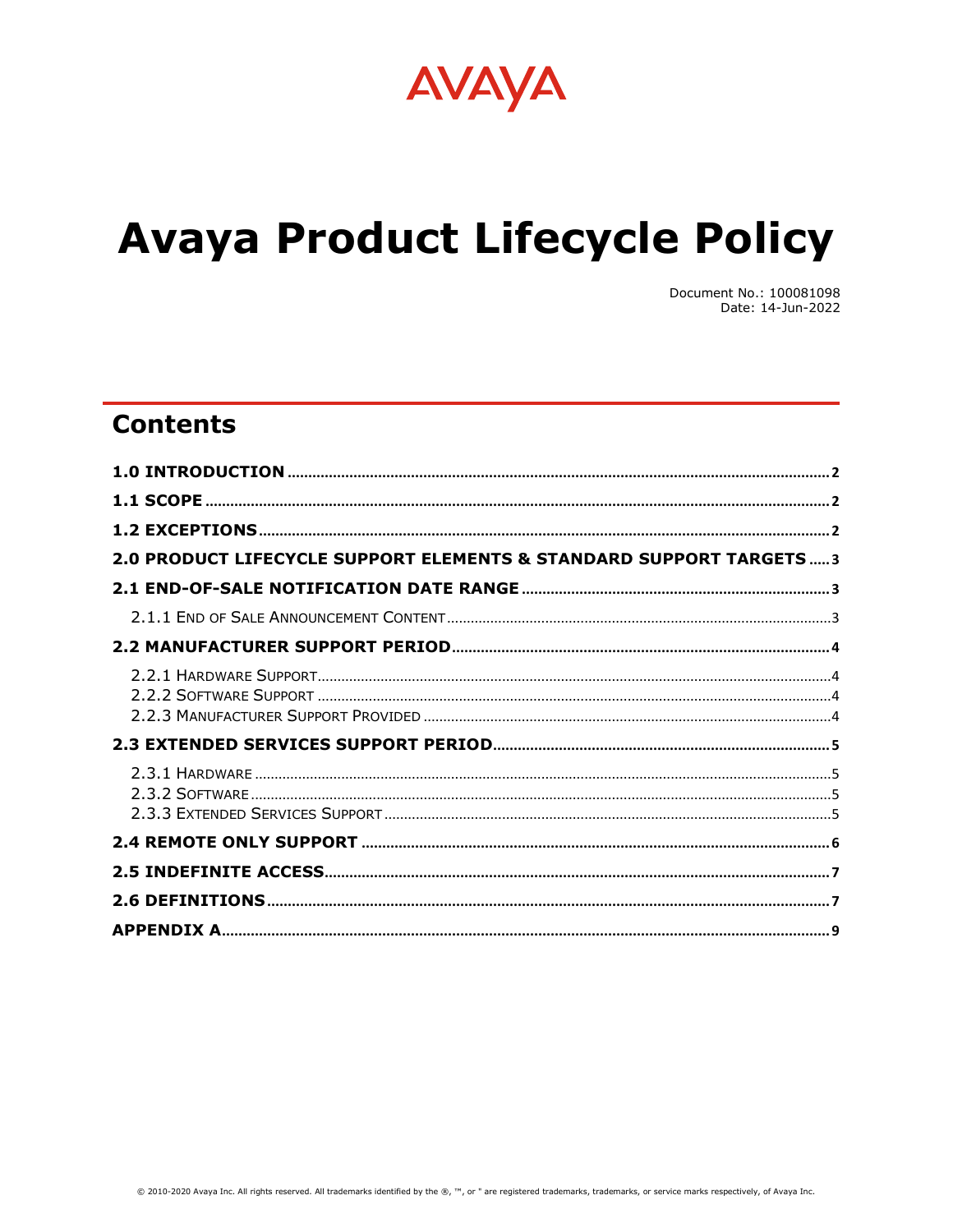## <span id="page-1-0"></span>**1.0 Introduction**

This document is the global framework for Avaya's Product Lifecycle Policy. Avaya Products covered by this Product Lifecycle Policy include Hardware sold or Software licensed by Avaya or Avaya Authorized Partners. Hardware and Software move through the Product life cycle in phases, based on the speed of innovation, market demand, component availability and customer requirements. The Avaya Product Lifecycle Policy is intended to set expectations for Product serviceability and support.

## <span id="page-1-1"></span>**1.1 Scope**

Avaya's Product Lifecycle Policy focuses on the latter stages of Avaya's Product Lifecycle Management, beginning with the End-of- Sale and concludes with End-of-Indefinite Access. Avaya reserves the right to amend or change the Avaya Product Lifecycle Policy, at its sole discretion, at any time. Avaya's Product Lifecycle Policy shall not be interpreted to create any contractual obligation by Avaya or to provide support for any specific customer or Channel Partner. This Avaya Product Lifecycle Policy combines and supersedes all earlier versions.

## <span id="page-1-2"></span>**1.2 Exceptions**

Avaya Product Lifecycle Policy provides a set of established lifecycle practices and timelines so that customers can proactively plan for Product Lifecycle Management changes. Avaya reserves the right to amend or change the Avaya Product Lifecycle Policy, at its sole discretion, at any time.

- Avaya is not responsible for any support or maintenance commitments made by Avaya Channel Partners or other service providers.
- Manufacturer Support, Extended Manufacturer Software Support and Extended Services Support are not to be confused with warranty. Avaya's Warranty policies can be found at: <https://downloads.avaya.com/css/P8/documents/100125173>
- Avaya's Lifecycle policy does not address entitlements related to product-specific Lifetime Warranties. Please refer to product warranty information for Lifetime Warranty guidance.
- Avaya Product Lifecycle Policy is global; however, there may be theatre variances in both products covered by Extended Services Support and the duration of Extended Services Support.
- Avaya's Product Lifecycle Policy does not apply to Third Party Products. Original manufacturer's policies will apply to Third Party Products when resold by Avaya.
- As part of Manufacturer Support, Avaya reserves the right to choose which Product Defects will be remedied.
- Avaya Security Advisories (ASA) and associated product security vulnerability fixes may be dependent on the availability of associated security alerts and patches from our suppliers. Avaya's Security Advisory policies can be found at: [https://support.avaya.com/security.](https://support.avaya.com/security)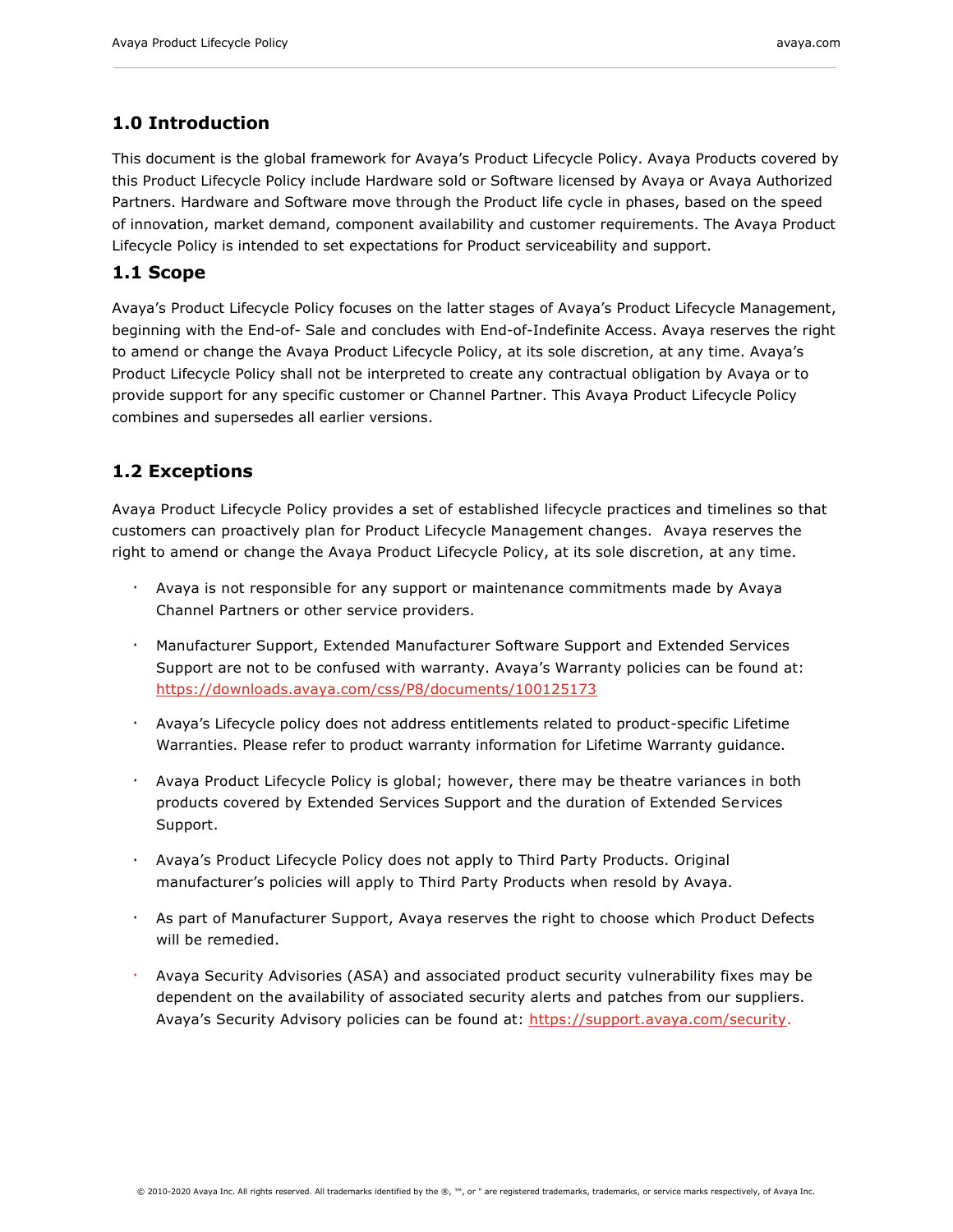|                                                                                                                                                                                                                                                                                                                                                                                                                                                                                                                                                                                                                                                                                                                                                                                                                                                                                                                                                                                                                                                                                                                                                 |                                                        |                                |                          | <b>Section 2.1</b>                                  |                                                                                                                                           | <b>Section 2.2</b>                                                                                         |                                                                                   | <b>Section 2.3</b>                                                                                         |                              | <b>Section 2.4</b>                           |                | <b>Section 2.5</b>             |
|-------------------------------------------------------------------------------------------------------------------------------------------------------------------------------------------------------------------------------------------------------------------------------------------------------------------------------------------------------------------------------------------------------------------------------------------------------------------------------------------------------------------------------------------------------------------------------------------------------------------------------------------------------------------------------------------------------------------------------------------------------------------------------------------------------------------------------------------------------------------------------------------------------------------------------------------------------------------------------------------------------------------------------------------------------------------------------------------------------------------------------------------------|--------------------------------------------------------|--------------------------------|--------------------------|-----------------------------------------------------|-------------------------------------------------------------------------------------------------------------------------------------------|------------------------------------------------------------------------------------------------------------|-----------------------------------------------------------------------------------|------------------------------------------------------------------------------------------------------------|------------------------------|----------------------------------------------|----------------|--------------------------------|
| 60 days to 1 Yr.                                                                                                                                                                                                                                                                                                                                                                                                                                                                                                                                                                                                                                                                                                                                                                                                                                                                                                                                                                                                                                                                                                                                |                                                        |                                |                          | 6 Years Standard <sup>2</sup>                       |                                                                                                                                           |                                                                                                            |                                                                                   |                                                                                                            |                              |                                              |                |                                |
|                                                                                                                                                                                                                                                                                                                                                                                                                                                                                                                                                                                                                                                                                                                                                                                                                                                                                                                                                                                                                                                                                                                                                 |                                                        |                                |                          |                                                     |                                                                                                                                           | 3 years HW<br>1 year SW                                                                                    |                                                                                   | 3 years HW <sup>3</sup><br>5 years SW <sup>3</sup>                                                         |                              | 3 years HW and SW                            |                | <b>HW and SW</b>               |
|                                                                                                                                                                                                                                                                                                                                                                                                                                                                                                                                                                                                                                                                                                                                                                                                                                                                                                                                                                                                                                                                                                                                                 | <b>Element</b>                                         | General<br><b>Availability</b> |                          | <b>End of Sale</b><br><b>Notification</b><br>Period |                                                                                                                                           | <b>Manufacturer Support</b>                                                                                |                                                                                   | <b>Extended Services Support</b>                                                                           |                              | Remote Only Support <sup>5</sup>             |                | Indefinite Access <sup>5</sup> |
|                                                                                                                                                                                                                                                                                                                                                                                                                                                                                                                                                                                                                                                                                                                                                                                                                                                                                                                                                                                                                                                                                                                                                 | <b>New System Sales</b>                                | Y                              |                          | Y                                                   |                                                                                                                                           | N                                                                                                          | 문<br>$rac{9}{3}$                                                                  | N                                                                                                          |                              | N                                            | <b>SUPPORT</b> | N                              |
|                                                                                                                                                                                                                                                                                                                                                                                                                                                                                                                                                                                                                                                                                                                                                                                                                                                                                                                                                                                                                                                                                                                                                 | <b>System Expansions</b>                               | Y                              |                          | Y                                                   |                                                                                                                                           | Applicable hardware and/or<br>software expansions, if<br>available, are identified in EoS<br>notification. |                                                                                   | Applicable hardware and/or<br>software expansions, if<br>available, are identified in EoS<br>notification. | <b>GRT</b><br><b>SUPP</b>    | N                                            |                | N                              |
| <b>SALES</b>                                                                                                                                                                                                                                                                                                                                                                                                                                                                                                                                                                                                                                                                                                                                                                                                                                                                                                                                                                                                                                                                                                                                    | <b>New Support Contract</b>                            | Y                              | <b>SALE NOTIFICATION</b> | <b>V</b>                                            | <b>LIA</b> <sub>5</sub><br>$\underline{\alpha}$<br>Parts/Onsite Coverage Term<br>ö<br>cannot extend past End of<br>Services Parts Support | Parts/Onsite Coverage Term<br>cannot extend past End of<br>Services Parts Support                          | <b>PARTS</b>                                                                      | N                                                                                                          | <b>ONLY</b><br><b>REMOTE</b> | N                                            |                |                                |
|                                                                                                                                                                                                                                                                                                                                                                                                                                                                                                                                                                                                                                                                                                                                                                                                                                                                                                                                                                                                                                                                                                                                                 | <b>Support Contract</b><br>Renewal                     | v                              | END OF<br>Y<br>Y         | <b>BND</b>                                          | Parts/Onsite Coverage Term<br>cannot extend past End of<br>Services Parts Support                                                         | <b>MANUFACTURE</b><br>ő                                                                                    | Parts/Onsite Coverage Term<br>cannot extend past End of<br>Services Parts Support | <b>SERVICES</b><br>ზ                                                                                       | Y                            | ő<br>옲                                       | Ÿ              |                                |
|                                                                                                                                                                                                                                                                                                                                                                                                                                                                                                                                                                                                                                                                                                                                                                                                                                                                                                                                                                                                                                                                                                                                                 | Technical Support /<br>Troubleshooting <sup>4</sup>    | Y                              |                          |                                                     | 음<br>Y<br>All tiers                                                                                                                       | All tiers through Tier III<br><b>Backbone</b>                                                              | $\frac{1}{2}$                                                                     | v<br>All tiers through Tier III<br><b>Backbone</b>                                                         |                              | Only via paid Per<br><b>Incident Support</b> |                |                                |
| $\alpha$                                                                                                                                                                                                                                                                                                                                                                                                                                                                                                                                                                                                                                                                                                                                                                                                                                                                                                                                                                                                                                                                                                                                        | Bug Fix (New) <sup>4</sup>                             | Ÿ                              |                          | Y                                                   |                                                                                                                                           | Ÿ                                                                                                          |                                                                                   | N                                                                                                          |                              | N                                            |                | N                              |
| <b>IOddNS</b>                                                                                                                                                                                                                                                                                                                                                                                                                                                                                                                                                                                                                                                                                                                                                                                                                                                                                                                                                                                                                                                                                                                                   | <b>Access to Intellectual</b><br>Property <sup>4</sup> | Y                              | Y                        |                                                     | Y                                                                                                                                         |                                                                                                            | Y                                                                                 |                                                                                                            | Y                            |                                              | Y              |                                |
|                                                                                                                                                                                                                                                                                                                                                                                                                                                                                                                                                                                                                                                                                                                                                                                                                                                                                                                                                                                                                                                                                                                                                 | Parts Coverage <sup>4</sup>                            | Y                              |                          | Y                                                   |                                                                                                                                           | Ÿ                                                                                                          |                                                                                   | Y                                                                                                          |                              | Only via paid Per Incident<br>Support        |                | N                              |
| Notification period is determined based on the complexity of replacement, using the following principles:<br>60 days: Replacement product is a complete substitute, with feature parity, large scale customer lab testing not required, past experience shows rapid transition practical. Examples: Like for<br>like hardware replacements, software platform releases for active hardware platforms. May require upgrades of other applications,<br>9 months to 1 year: Major hardware platforms that are core to a customer's IT system and/or business process or for large volume products where product replacement requires advanced<br>planning for lifecycle management.<br><sup>2</sup> The lifecycle management policy does not pertain to third party branded products, including those that Avaya resells. Third party lifecycle support is governed by third party agreements<br><sup>3</sup> The standard Extended Services Support periods shown here may vary based on product availability, demand, and other business factors, at Avaya's discretion.<br>Customer must have a valid Avaya Support Contract to receive support |                                                        |                                |                          |                                                     |                                                                                                                                           |                                                                                                            |                                                                                   |                                                                                                            |                              |                                              |                |                                |

## <span id="page-2-0"></span>**2.0 Product Lifecycle Support Elements & Standard Support Targets**

<sup>5</sup> Remote Only Support and Indefinite Access availability could vary by product. Remote Only support can include subscription (UA, SS+U, SRS)

## <span id="page-2-1"></span>**2.1 End-of-Sale Notification Date Range**

Avaya will endeavor to communicate End-of-Sale notification at least 60 days prior to the End-of-Sale-Date. Avaya may provide up to 1 year End-of-Sale notification for more complex product transitions. The following guidelines are used for End-of-Sale notification announcements, but the actual timing is at Avaya's discretion. Avaya reserves the right to make actual notifications shorter or longer than prescribed guidelines. Distributors should refer to the Distribution Global End of Sale Policy within the Distributor handbook.

#### <span id="page-2-2"></span>**2.1.1 End of Sale Announcement Content**

The Lifecycle Summary Matrix

**<https://downloads.avaya.com/css/P8/documents/100172510>** governs product lifecycle timelines between End-of-Sale and End-of- Support as prescribed by Product Management, including (as applicable):

- End-of-Sale Date
- Sellable material codes (SKU) included in the announcement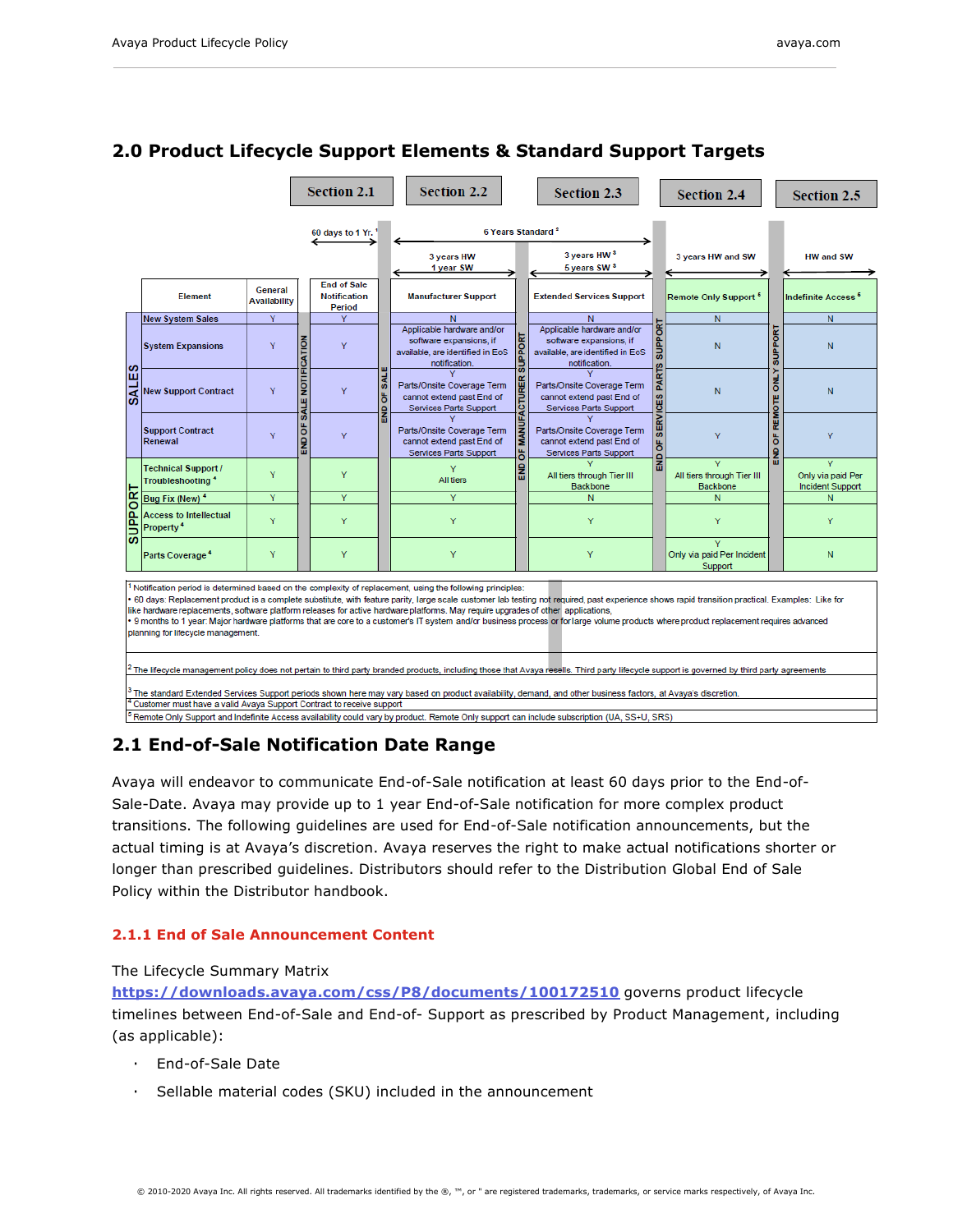- End-of-Manufacturer-Support Date for Hardware
- End-of-Manufacturer Support Date for Software
- Targeted End-of-Services-Parts-Support Date
- Migration information
- System Expansion options post End-of-Sale

## <span id="page-3-0"></span>**2.2 Manufacturer Support Period**

Manufacturer Support will be available either directly from Avaya or through an authorized Avaya Channel Partner at current prices and under then-current terms and conditions. Avaya Manufacturer Support coverage typically will be available until one year after the Product's End of Sale Date, although Avaya may choose to extend the availability of certain support offers beyond prescribed guidelines.

Manufacturer Support is only provided to Avaya customers purchasing support coverage for the affected Product. Coverage is defined as Products that have Full Coverage, Remote Plus Parts, and Remote Only for the affected Product. Customers who have not purchased Avaya support coverage for the affected Product are not eligible for Per Incident services during the Manufacturer Support period. Per incident is defined as Time and Materials (T&M). Extended Manufacturer Software Support beyond one (1) year is at Avaya's discretion.

#### <span id="page-3-1"></span>**2.2.1 Hardware Support**

Manufacturer Support will generally be available for Hardware Products for a minimum of three (3) years following the End-of-Sale Date for the Product, though the actual timeframes may vary by offer.

#### <span id="page-3-2"></span>**2.2.2 Software Support**

Manufacturer Support for the most current release, within a Major Release or Innovation Update, shall generally continue for at least one (1) year following the End-of-Sale-Date of the Major Release/ Innovation Update, though the actual timeframes may vary by offer. This approach to Manufacturer Support, i.e. support for only the most current release within a supported Major release family, also applies to any Major Release or Innovation Update that is currently Generally Available.

Avaya reserves the right to terminate Manufacturer Support after the above minimum period of Manufacturer Support has been provided. Avaya may extend Manufacturer Support for longer than 1 year to allow customers to stabilize on a release. The published Lifecycle Summary Matrix on support.avaya.com is where lifecycle milestones are archived.

#### <span id="page-3-3"></span>**2.2.3 Manufacturer Support Provided**

Manufacturer Support includes the following (subject to contract terms and conditions):

▪ **Technical Support -** Includes Tiers I - IV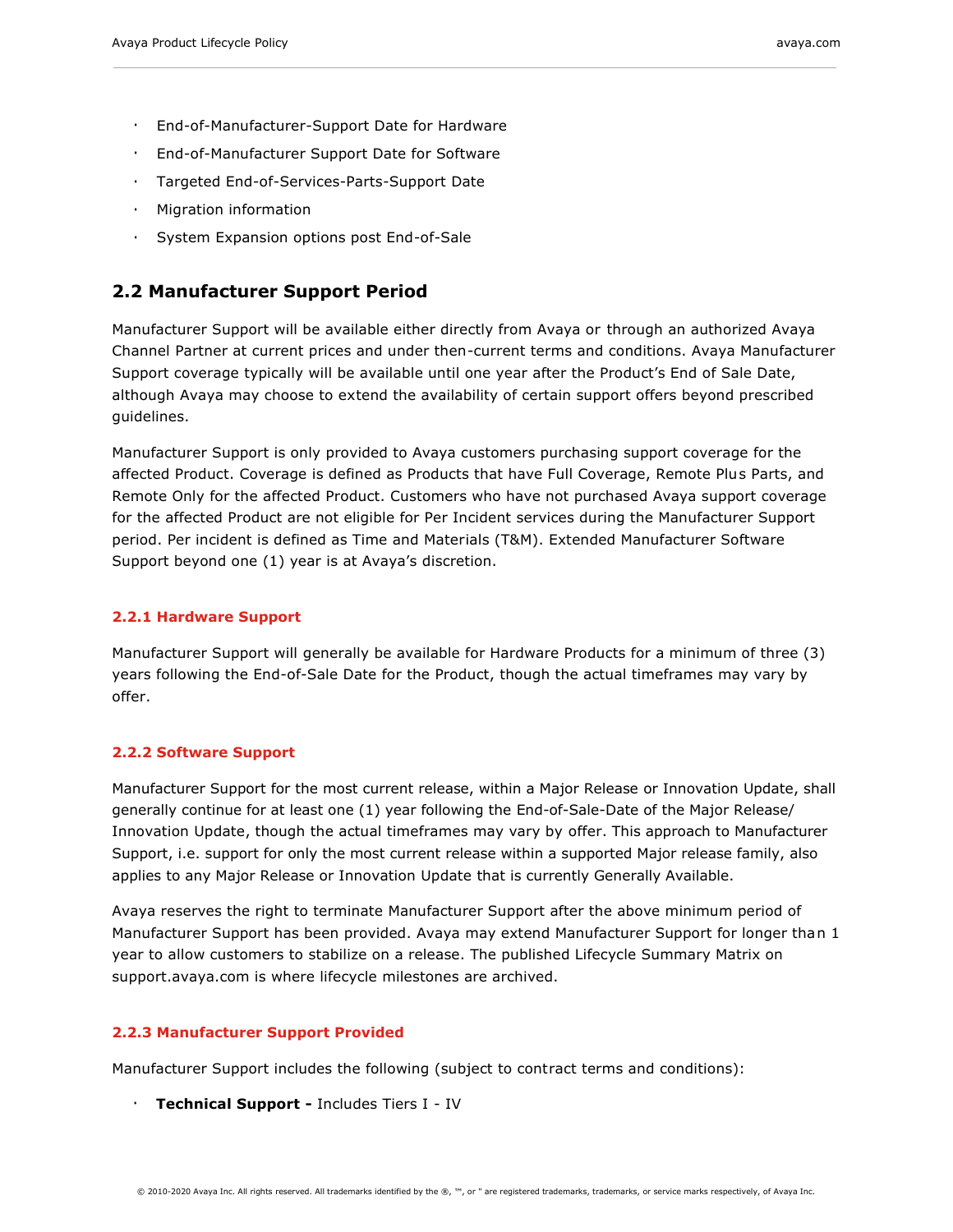- **Bug Fix (New) -** New corrections to Software Defects delivered via Patch, Service Pack or Feature Pack and corrections to Hardware Defects as needed, according to the provisions stated above. Customers may require the latest available Software Patch, Service Pack or Feature Pack for the Product as part of troubleshooting efforts.
- **Bug Fix (Existing) -** Application of already available Bug Fixes.
- **Repair & Return -** Replacement or repair of system and / or components per Avaya support agreement.
- **Eligibility for support coverage -** Continues per normal business practices for one year post End of Sale.

## <span id="page-4-0"></span>**2.3 Extended Services Support Period**

When a Product reaches its End of Manufacturer Support Date, Avaya may offer Extended Services Support. The Extended Services Support period may vary based on Product availability, demand and other business factors, at Avaya's discretion.

Extended Services Support is only provided to Avaya customers purchasing Avaya support services for the affected Product. Customers who have not purchased Avaya support services for the affected Product are not eligible for Per Incident (also known as T&M) services during the Extended Services Support period.

#### <span id="page-4-1"></span>**2.3.1 Hardware**

The standard Extended Services Support period for Hardware is three (3) years after the Product's End of Manufacturer Support Date. However, this period may vary based on Product availability, demand, and other business factors, at Avaya's discretion.

#### <span id="page-4-2"></span>**2.3.2 Software**

The standard Extended Services Support period for Software is five (5) years after the Product's End of Manufacturer Support Date. However, this period may vary based on product availability, demand, and other business factors, at Avaya's discretion.

#### <span id="page-4-3"></span>**2.3.3 Extended Services Support**

Extended Services Support includes commercially reasonable efforts to provide the following (subject to contract terms and conditions):

- Technical Support Tier I through Tier III Backbone
	- Tier III support includes the following:
		- Access to Tier III support tool set.
		- Access to known issues and existing workarounds that may be available.
		- Access to available/existing corrective content.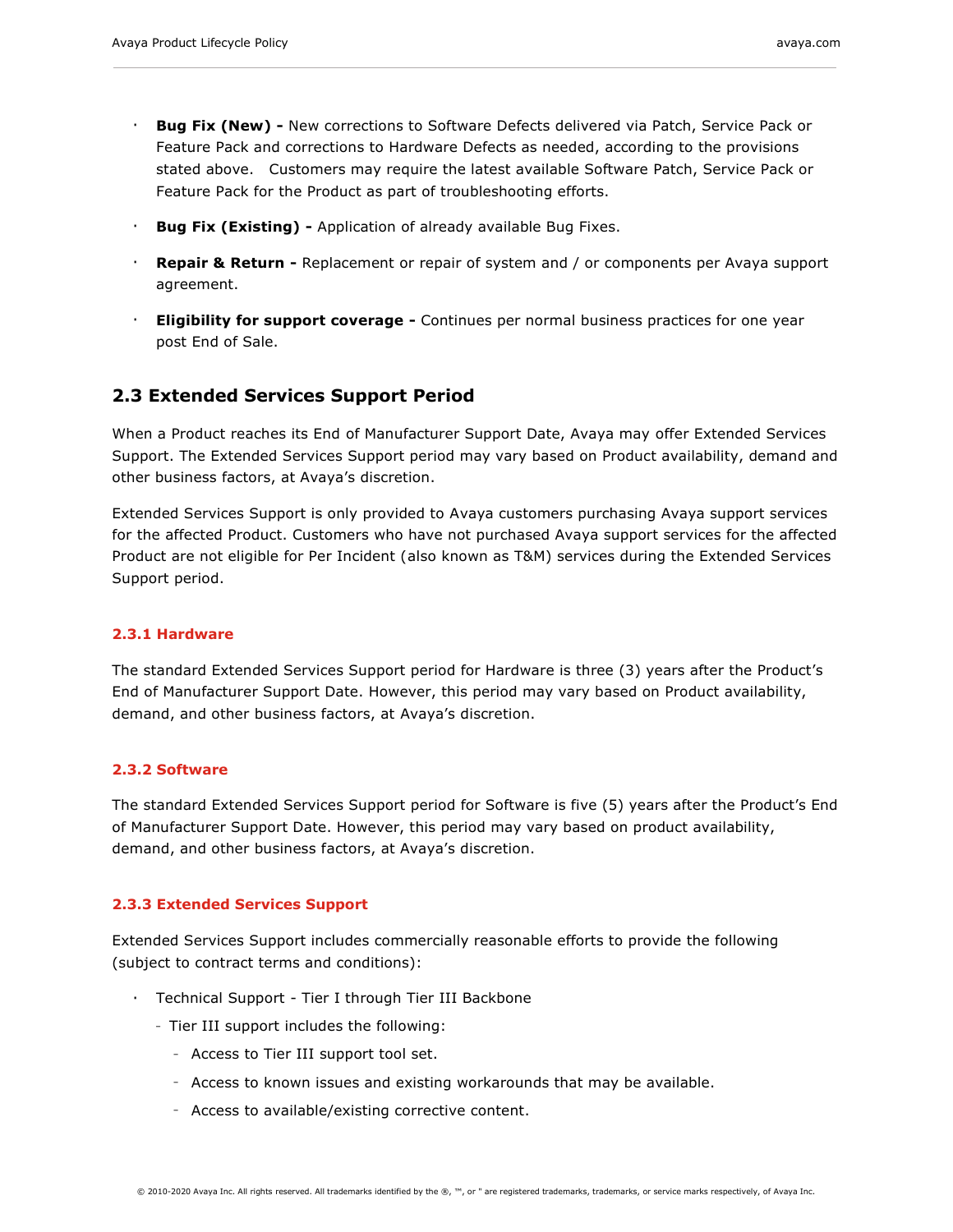- Standard configuration consultation/guidance.
- Root Cause Analysis within the capability of Tier III support.
	- Note: Over time, access to and availability of support expertise may decline, and customers may experience delays in response or repair intervals.
- Tier III support does not include the following:
	- Tier IV support or access to Tier IV tools.
	- Code level de-bugging.
	- New corrective content, e.g. Service Packs, Product Correction Notices, Patches.
	- Extensive troubleshooting on releases that are no longer under Manufacturer Support.
	- An upgrade to the most current version within a release stream may be required if faults in the installed version prove difficult to resolve or reproduce.
	- Costs associated with release upgrades and not covered by any existing in-force service agreement.
	- Expanded Root Cause Analysis beyond Tier III capability.
- Parts
	- Avaya will endeavor to reserve its spare parts inventory to support Extended Services Support customers. However, since replacement parts may no longer be manufactured, some Products may become increasingly scarce over time. This scarcity may affect response and repair times, and certain Products may require replacement with more current substitute Products, whether new or refurbished.
	- If replacement parts or substitute Products are not available or if the substitute Product is incompatible with a customer's current Product, it may be necessary to purchase current generation replacements. The risk of shortage, scarcity or incompatibility will depend on the Product's type and age. Avaya will endeavor to highlight upcoming shortages via ongoing "Services Support Notices" posted at support.avaya.com.

## <span id="page-5-0"></span>**2.4 Remote Only Support**

During this period of the Lifecycle Policy, Avaya Services will allow support contract but at a reduced level of coverage to include Remote Only Support which will not include coverage for parts or onsite dispatch. In some cases, Remote Only Support availability may vary by product and at its discretion, Avaya may eliminate availability for a product group.

The estimated support interval may be shorter or longer at the discretion of Avaya. As the Extended Support period ends, Avaya will define and communicate the intended Remote Only Support Services timeframe accordingly.

Remote Only support will include access to Remote Technical Support and Intellectual Property through the Avaya Support Website as defined in the corresponding Services Agreement Supplement or Service Description. If available, parts and onsite field dispatch support may be purchased through Per Incident Support (also known as time and material).

Link to Avaya Support Website: [Avaya Support Website Home](https://onecare.avaya.com/customercare/en/public)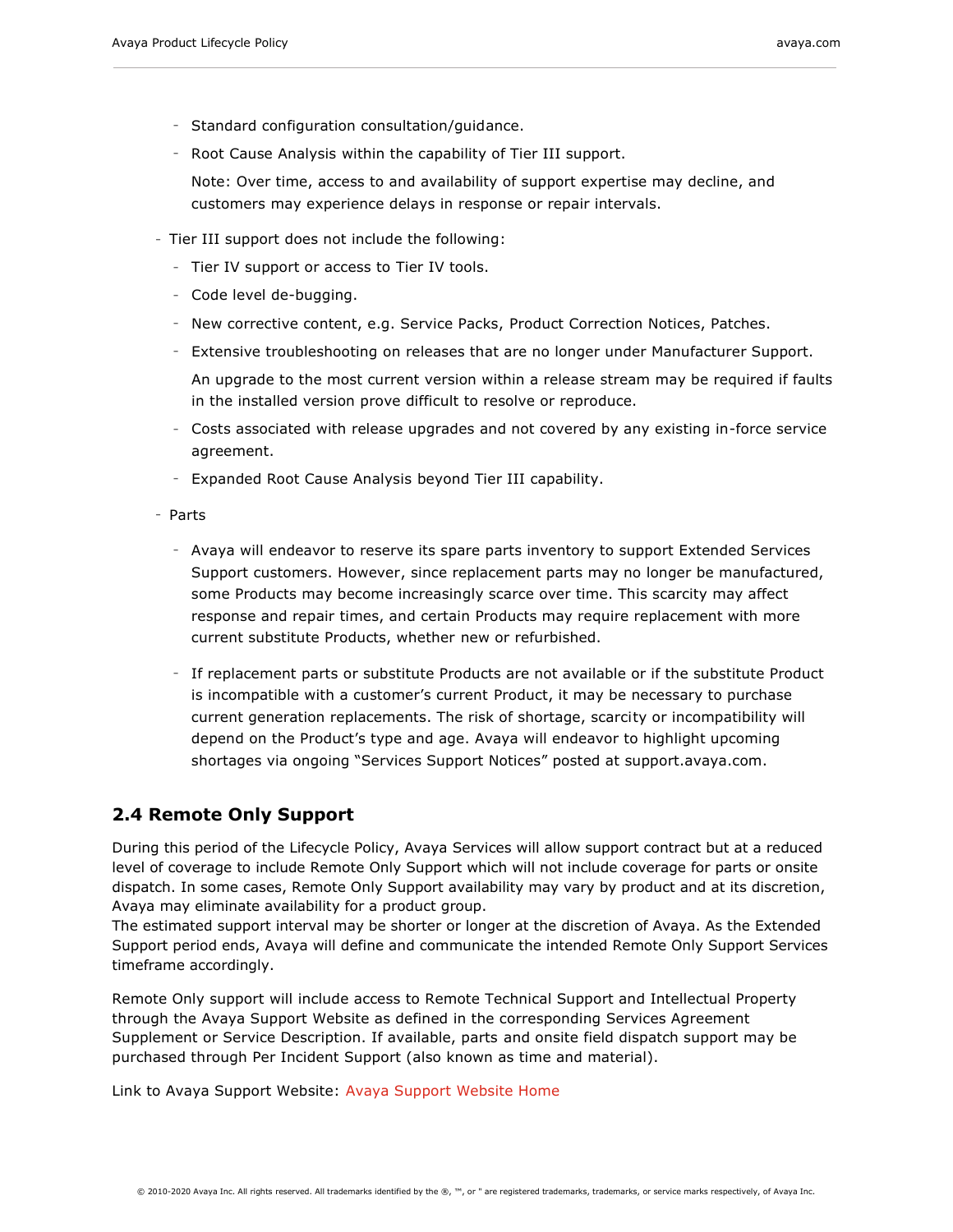## <span id="page-6-0"></span>**2.5 Indefinite Access**

During this period of the Lifecycle Policy, Avaya Services will allow support coverage to continue past the Remote Only support phase, but at an even further reduced level of coverage. Indefinite access will allow a customer the ability to access designated Avaya Intellectual Property through the Avaya Support Website and the ability to purchase remote and onsite technical support through on demand Per Incident Support time and material. Parts will not be available for purchase during this Lifecycle Phase. In some cases, Indefinite Access availability may vary by product and at its discretion, Avaya may eliminate availability for a certain product group. The estimated support interval may be shorter or longer at the discretion of Avaya. As the Remote Only Support period ends, Avaya will define and communicate the intended Indefinite Access timeframe accordingly.

Link to Avaya Support Website: [Avaya Support Website Home](https://onecare.avaya.com/customercare/en/public)

## <span id="page-6-1"></span>**2.6 Definitions**

The following definitions will apply to Avaya Product Lifecycle Policy.

| <b>Term</b>                                                  | <b>Definition</b>                                                                                                                                                                                                                                                                                                                                                                                                                                                                                                                                                                                                                                                                                                                                                                   |
|--------------------------------------------------------------|-------------------------------------------------------------------------------------------------------------------------------------------------------------------------------------------------------------------------------------------------------------------------------------------------------------------------------------------------------------------------------------------------------------------------------------------------------------------------------------------------------------------------------------------------------------------------------------------------------------------------------------------------------------------------------------------------------------------------------------------------------------------------------------|
| Avaya<br><b>Product</b><br><b>Lifecycle</b><br><b>Policy</b> | Avaya Product Lifecycle Policy defines Avaya's Product Lifecycle Management policy<br>regarding all product offerings.                                                                                                                                                                                                                                                                                                                                                                                                                                                                                                                                                                                                                                                              |
| Avaya<br><b>Security</b><br><b>Advisory</b>                  | Avaya assessment and notification of product susceptibility to a targeted security<br>vulnerability/set of vulnerabilities. A consolidated list of Avaya Security Advisories is<br>available at https://support.avaya.com/security.                                                                                                                                                                                                                                                                                                                                                                                                                                                                                                                                                 |
| <b>Bug Fix</b>                                               | Bug Fix (New) - New corrections to Software defects delivered via Patch, Service Pack<br>or Feature Pack and corrections to Hardware defects as needed, according to the<br>provisions stated above. Customers may be requested to upgrade to the latest available<br>software Patch, Service Pack or Feature Pack for the product as part of troubleshooting<br>efforts.<br>Bug Fix (Existing) - Application of already available bug fixes (Patches, Service Packs<br>or Feature Packs) at the End of Manufacturer Support Date.<br>Repair & Return – Replacement or repair of system and / or components per<br>Avaya support agreement. Limited to availability of parts.<br>Eligibility for new support contract sale – available only at the discretion of Avaya<br>Services. |
| <b>Channel Partner</b>                                       | An individual or business that sells products or services on behalf of primary<br>computer hardware or software producers. Examples of channel partner types might<br>include consultants, value added resellers, system integrators, managed service<br>providers and distributors                                                                                                                                                                                                                                                                                                                                                                                                                                                                                                 |
| <b>Defect</b>                                                | Any material non-compliance to the product specification as documented at the time<br>of publication and determined by Avaya. Failure to comply with new operating or<br>security regulations / requirements that were not yet in effect at the time of the<br>product's initial availability does not constitute a defect.                                                                                                                                                                                                                                                                                                                                                                                                                                                         |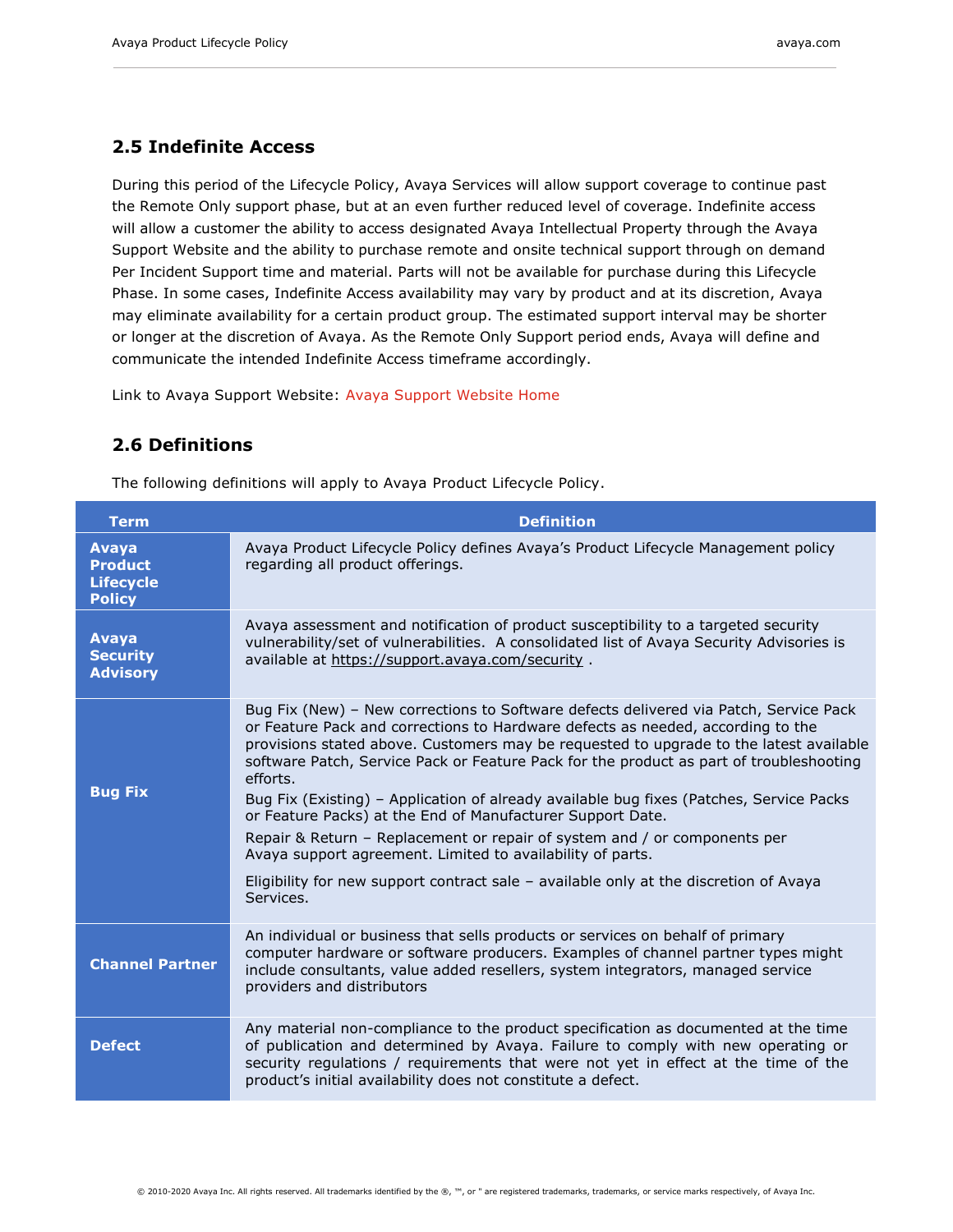| Term                                                                             | <b>Definition</b>                                                                                                                                                                                                                                                                                                                                                                                                                                                                                                         |
|----------------------------------------------------------------------------------|---------------------------------------------------------------------------------------------------------------------------------------------------------------------------------------------------------------------------------------------------------------------------------------------------------------------------------------------------------------------------------------------------------------------------------------------------------------------------------------------------------------------------|
| <b>Extended</b><br><b>Manufacturer</b><br><b>Software</b><br><b>Support</b>      | An additional category of support for certain releases of Products designed to<br>minimize the level of change within a Product's release.                                                                                                                                                                                                                                                                                                                                                                                |
| <b>Feature Pack</b>                                                              | A small change to the Software (smaller in scope than a Minor Release) that<br>introduces limited new features and functionality and any defect corrections available<br>at the time of creation to improve field quality. Feature Packs are designated as a<br>change in the digit to the right of the second decimal point $(x,y,[z])$ in the release<br>number.                                                                                                                                                        |
| <b>General</b><br><b>Availability or</b><br><b>Generally</b><br><b>Available</b> | Product commercially available. Normal business processes apply. Full Product sales &<br>support offered.                                                                                                                                                                                                                                                                                                                                                                                                                 |
| <b>Hardware</b>                                                                  | The standard hardware Products that Avaya delivers under its commercial sales<br>agreements. "Hardware" does not include any customized deliverables that Avaya<br>creates specifically for the customer.                                                                                                                                                                                                                                                                                                                 |
| <b>Indefinite Access</b>                                                         | Applicable to Avaya coverage options which provide access to Intellectual Property<br>through the Avaya Support Website. Remote and Onsite technical support, when<br>available, may be purchased through time and material. Parts are not available for<br>purchase. In some cases, Indefinite Access availability may vary by product and at its<br>discretion, Avaya may eliminate availability for a certain product group.                                                                                           |
| <b>Innovation</b><br><b>Updates</b>                                              | Where a product does not follow the Major / Minor release cycle it will introduce new<br>features and functionality though Innovation Updates. These release have the<br>characteristic where the digits to the left of the first decimal point $([x], y, z)$ does not<br>change. An Innovation Update is typically designated as a change to the digit(s) to the<br>right of the first decimal point $(x.[y].z)$ in a release number.<br>Innovation updates have the same lifecycle status as applied to Major Releases. |
| <b>Intellectual</b><br><b>Property</b>                                           | Avaya software, proprietary support tools and programs, and software updates,<br>patches and fixes.                                                                                                                                                                                                                                                                                                                                                                                                                       |
| <b>Major Release</b>                                                             | A major change to the Software that introduces new features and functionality. A<br>Major Release is typically designated as a change in the digit(s) to the left of the first<br>decimal point $([x], y, z)$ in a release number.                                                                                                                                                                                                                                                                                        |
| <b>Manufacturer</b>                                                              | A person or company that makes goods for sale                                                                                                                                                                                                                                                                                                                                                                                                                                                                             |
| <b>Manufacturer</b><br><b>Support</b>                                            | The support provided to customers with Avaya support services for the affected<br>Product between the End of Sale Date and the End of Manufacturer Support Date.                                                                                                                                                                                                                                                                                                                                                          |
| <b>Minor Release</b>                                                             | A minor change to the Software that introduces a limited number of new features and<br>functionality. A Minor Release is typically designated as a change in the digit(s) to the<br>right of the first decimal point $(x.[y].z)$ in a release number.                                                                                                                                                                                                                                                                     |
| <b>Notification Period</b>                                                       | The period between End of Sale Notification and End of Sale Date.                                                                                                                                                                                                                                                                                                                                                                                                                                                         |
| <b>Patch</b>                                                                     | Software typically providing error corrections provided between Major Releases, Minor<br>Releases, Feature Packs and Service Packs to address Critical Problems that cannot<br>be resolved through application of the latest Service Pack or latest Major Release,<br>Minor Release or Feature Pack of the Software.                                                                                                                                                                                                      |